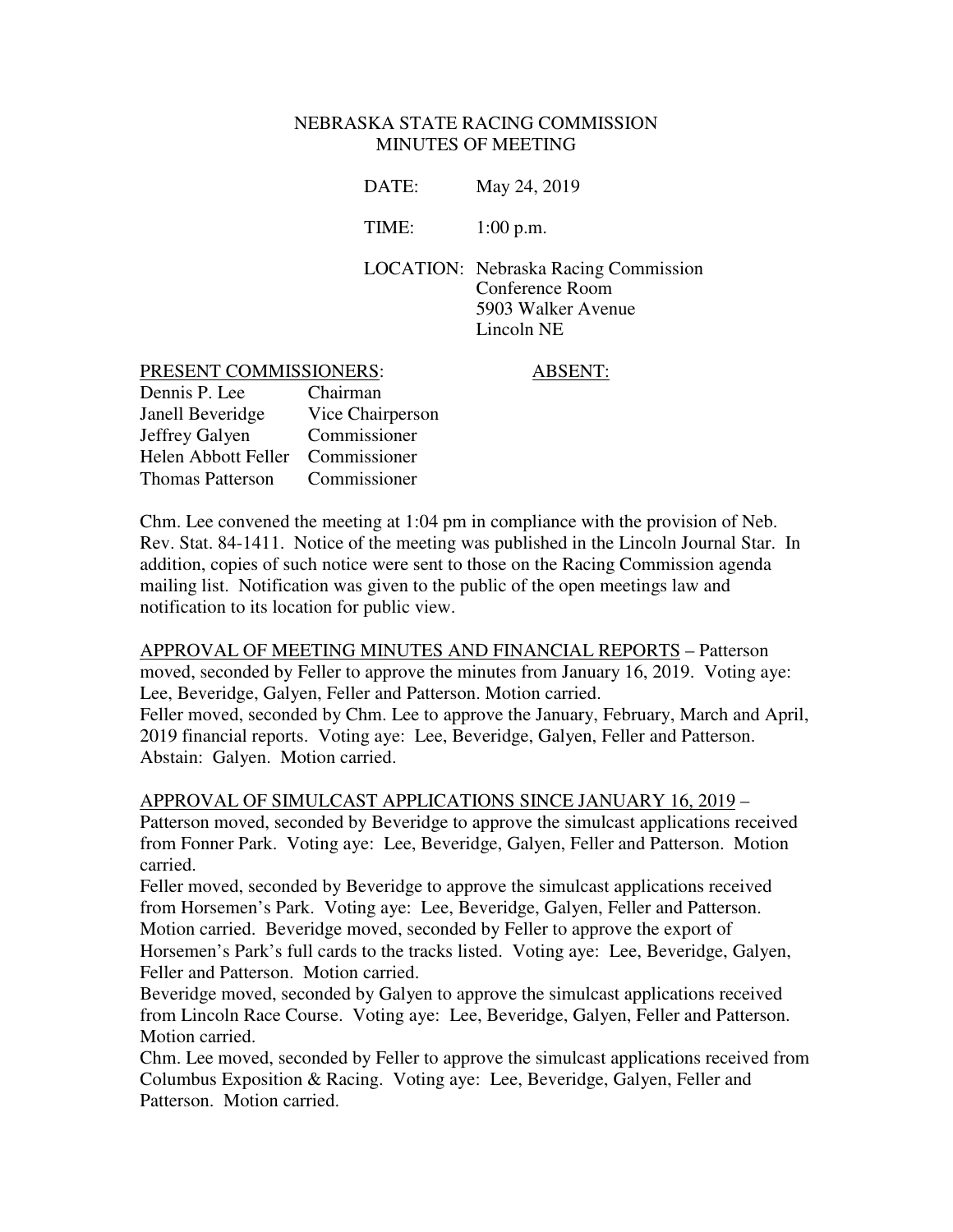OMAHA EXPOSITION & RACING INC dba HORSEMEN'S PARK - APPROVAL OF 2019 POST TIMES, RACING OFFICIALS & TAKEOUT RATES This item was previously approved via email. Chm. Lee moved, seconded by Galyen to approve the request for 6:15 pm post times on Fridays, 2:00 pm post times on Saturday's and Sunday's, 2019 Racing Officials and 2019 Takeout Rates. Voting aye: Lee, Beveridge, Galyen, Feller and Patterson. Motion carried.

SOUTH SIOUX CITY RACING & EVENTS CENTER, INC. - APPROVAL OF CHANGE OF LIVE RACE DATE, POST TIMES, TAKEOUT RATES AND WAIVING OF RULES Galyen moved, seconded by Chm. Lee to approve the request to change dates to September  $14<sup>th</sup>$  with the backup date of September  $15<sup>th</sup>$ , 2:00 pm post time, waiving of rules 3.003.04 and 3.003.08, 2019 Takeout Rates and Rider Payoffs pursuant to 11.005.02. Voting aye: Lee, Beveridge, Galyen, Feller and Patterson. Motion carried.

## ROBERT MOSER JR – APPEAL OF STEWARD'S DECISION

Bob Pollock, Robert Moser, Jesse Compton, Doug Schoepf and Dennis Kochever were present. All exhibits were presented and accepted. All notices of hearing were provided and confirmed by all parties. Chm. Lee moved, seconded by Feller to deny the appeal and sustain the order of finish as modified by the Stewards. Voting aye: Lee, Beveridge, Galyen, Feller and Patterson. Motion carried.

LICENSE APPLICATION REVIEW – GILBERT W. ECOFFEY - Mr. Gilbert W. Ecoffey, Robert D. Ecoffey and Fred J. Ecoffey were present. Feller moved, seconded by Beveridge to approve Mr. Ecoffey for a probationary license effective May 24, 2019. Voting aye: Lee, Beveridge, Galyen, Feller and Patterson. Motion carried.

# TURCO - FALLON – HEARING OFFICER'S RECOMMENDATION

Chuck Turco and Patrick Fallon were present. Patterson moved to modify the hearing officer's recommendation to \$5,303.58 giving credit for the \$1500.00. Motion failed due to lack of a second. Beveridge moved, seconded by Feller to accept the hearing officer's recommendation of \$6,803.58 due to lack of documentation and to include a timeframe of payment for 60 days from today (May 24, 2019). Seconded and modified by Feller. Voting aye: Lee, Beveridge, Feller. Voting Nay: Galyen and Patterson. Motion carried.

# COLUMBUS EXPOSITION & RACING REQUEST TO CHANGE NUMBER OF

LIVE RACE DAYS Barry Lake was present on behalf of CER. The Commission is going to take this under advisement. They request that CER submit a supplemental application with specific racing dates and all parties involved discuss. The Commission will then consider approving this via email.

FAIRPLAY PARK – UPDTE ON SIMULCAST FACILITY – Breann Becker was present. Permits are still in the process of being secured once everything is finished inside. They will have Tom Sage visit the facility to give the Commission a report.

LINCOLN RACE COURSE – TRACK SURFACE PROGESS REPORTS – Craig Wulf appeared on behalf of Lincoln Race Course. The weather has put a damper on progress. They hope to have the track ready by the middle of August.